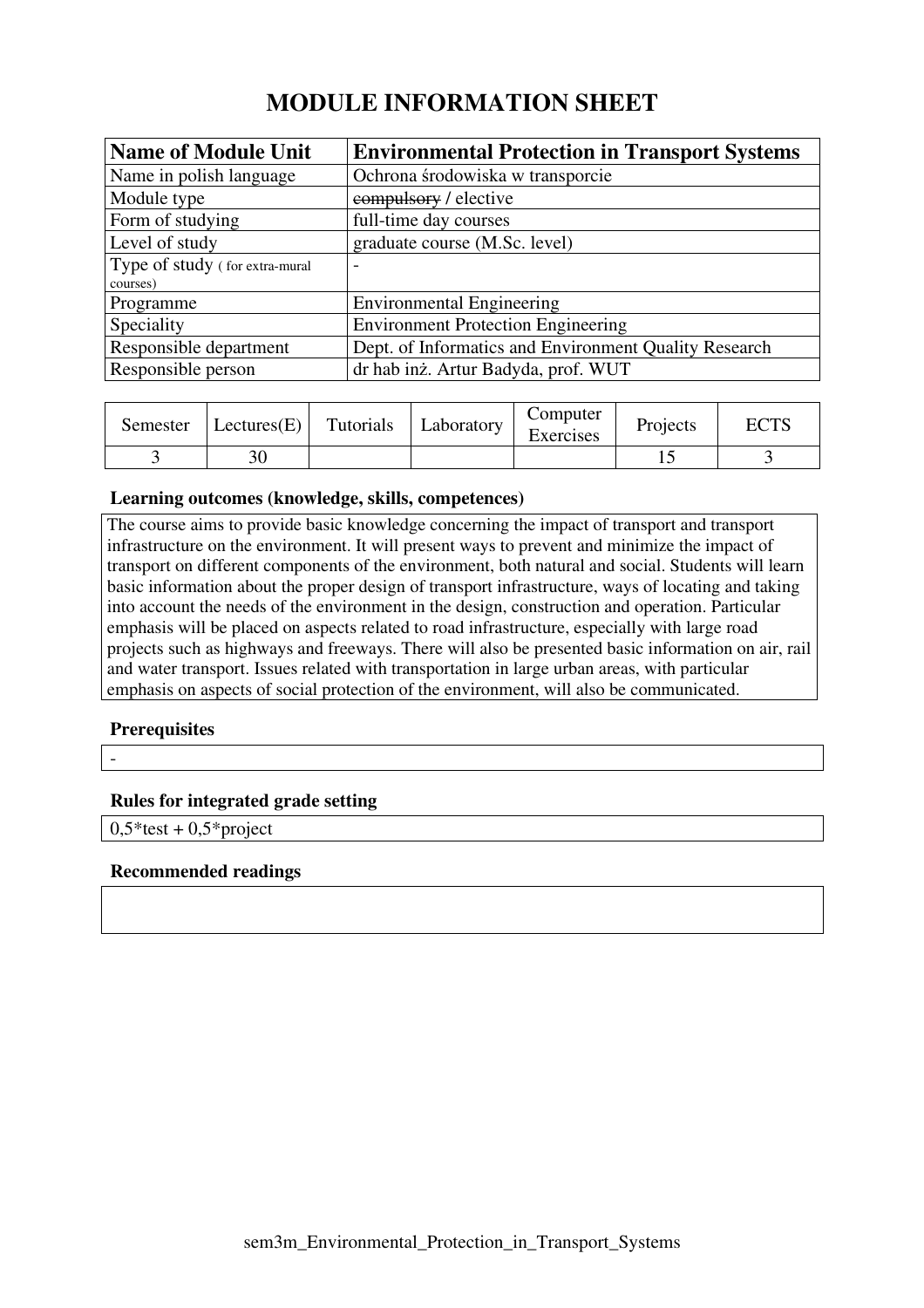## **Contents of lectures (syllabus)**

|   | <b>Topics</b>                                                           |                | <b>Scope</b> |
|---|-------------------------------------------------------------------------|----------------|--------------|
|   |                                                                         | (hrs.)         | (S / Ex)     |
|   | Introduction to the issue of the impact of infrastructure and means of  | 8              | S            |
| 1 | transport on the natural and social environment. Review of              |                |              |
|   | environmental effects related to the influence of transportation        |                |              |
| 2 | Locating the road infrastructure in the context of transport policy -   | $\overline{4}$ | S            |
|   | how to locate the correct routes, avoiding the controversial location,  |                |              |
|   | minimizing conflicts with the social and natural environment, taking    |                |              |
|   | into account the needs of the socially sensitive areas and ecologically |                |              |
|   | sensitive areas, including NATURA 2000 areas                            |                |              |
| 3 | The impact of infrastructure and means of road transport on the         | 4              | S            |
|   | environment – environmental protection criteria, the basic ways to      |                |              |
|   | reduce the impact of road infrastructure on the natural environment     |                |              |
|   | The impact of infrastructure and means of road transport on the         | 4              | S            |
| 4 | social environment – social environmental criteria, the basic ways to   |                |              |
|   | reduce the impact of road infrastructure and the social environment     |                |              |
| 5 | Environment-friendly vehicles and ecological use of vehicles –          | 3              | S            |
|   | modern solutions in the design of vehicles, limiting their impact on    |                |              |
|   | the environment, preventing the emission of pollutants (biofuels,       |                |              |
|   | hybrid engines, fuel cells) and noise                                   |                |              |
| 6 | Transport costs and environmental costs of transport activities         | $\overline{2}$ | S            |
|   | Environmental protection in urban areas in terms of the impact of       | 3              | S            |
| 7 | transport – the emergence of transport congestion, impact on the        |                |              |
|   | health of urban residents, time and financial losses                    |                |              |
| 8 | Basic information about the environmental impact of air, rail and       | $\overline{2}$ | S            |
|   | waterborne transport                                                    |                |              |
|   | Total                                                                   | 30             | houre        |

**Total 30 hours** 

S – topics listed in the legal study programme standards from 12.07.2007 Ex – extended topics

#### **Lecturers**

Artur Badyda

#### **Assessment method**

Test

# **Contents of guided projects**

|   | <b>Topics</b>                                                         | <b>Time</b>           | <b>Scope</b> |
|---|-----------------------------------------------------------------------|-----------------------|--------------|
|   |                                                                       | (hrs.)                | (S / Ex)     |
|   | Installations protecting the water and soil environment against       | $\mathcal{D}_{\cdot}$ | S            |
|   | pollution from road infrastructure                                    |                       |              |
|   | Traffic-noise protection installations                                | 2                     | S            |
| 3 | Installations for the protection of natural environment               |                       |              |
| 4 | Project of the environmental protection installations for the planned | 9                     | S            |
|   | or existing road                                                      |                       |              |
|   | <b>Total</b>                                                          | 15                    | hours        |

S – topics listed in the legal study programme standards from 12.07.2007  $Ex - extended topics$